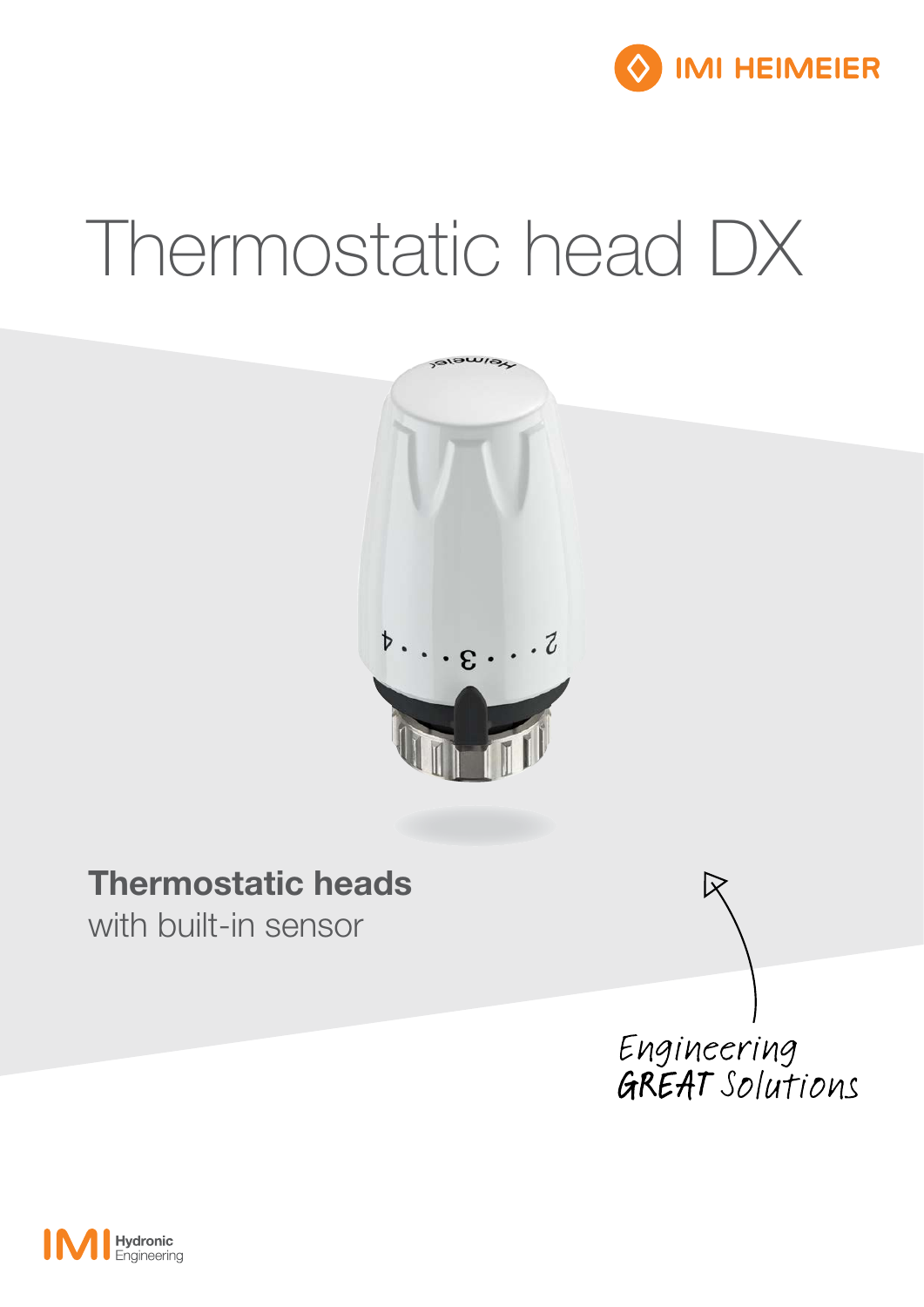## Thermostatic head DX

The thermostatic head DX is used to control the temperature of individual rooms using, for example, heaters, convectors, and radiators. The DX head combines high precision control with attractive looks.

#### Key features

- > Surface closed on all sides
- > Particularly suitable for hygienically demanding areas
- > Reduced size in length and diameter

#### Technical description

Applications area:

Heating systems

Functions:

Room temperature control. Frost protection.

Limiting or locking of a setting.

#### Control behavior:

Proportional controller without auxilliary energy. Liquid-filled thermostat. High pressure power, lowest hysteresis, optimal closing time.

Stable control behavior even in the case of small calculated p-band variation  $(<1K)$ .

Nominal temperature range: 6 °C - 28 °C

Temperature: Max. sensor temperature: 50°C (122°F)

#### Specific extension:

0.22 mm/K, Valve stroke limiter

- > Liquid-filled thermostat with high pressure power and precision control
- > Limiting or locking of a setting

Water temperature influence:

Differential pressure influence:

ABS, PA6.6GF30, brass, steel, Liquid-filled thermostat.

Heimeier and KEYMARK symbol.

Setting numbers 1-5.

0.7 K

0.3 K

Closing time: 24 min

Hysteresis: 0.4 K

Material:

Marking:



Standard:

KEYMARK certified and tested according to EN 215. See also leaflet "Thermostatic Heads - General".



Surface closed on all sides. Particularly suitable for hygienically demanding areas in health care or food / industrial sector.

#### Connection:

Designed to be mounted on all IMI Heimeier thermostatic valve bodies and radiators with integrated valves which have an M30x1.5 thermostatic insert.

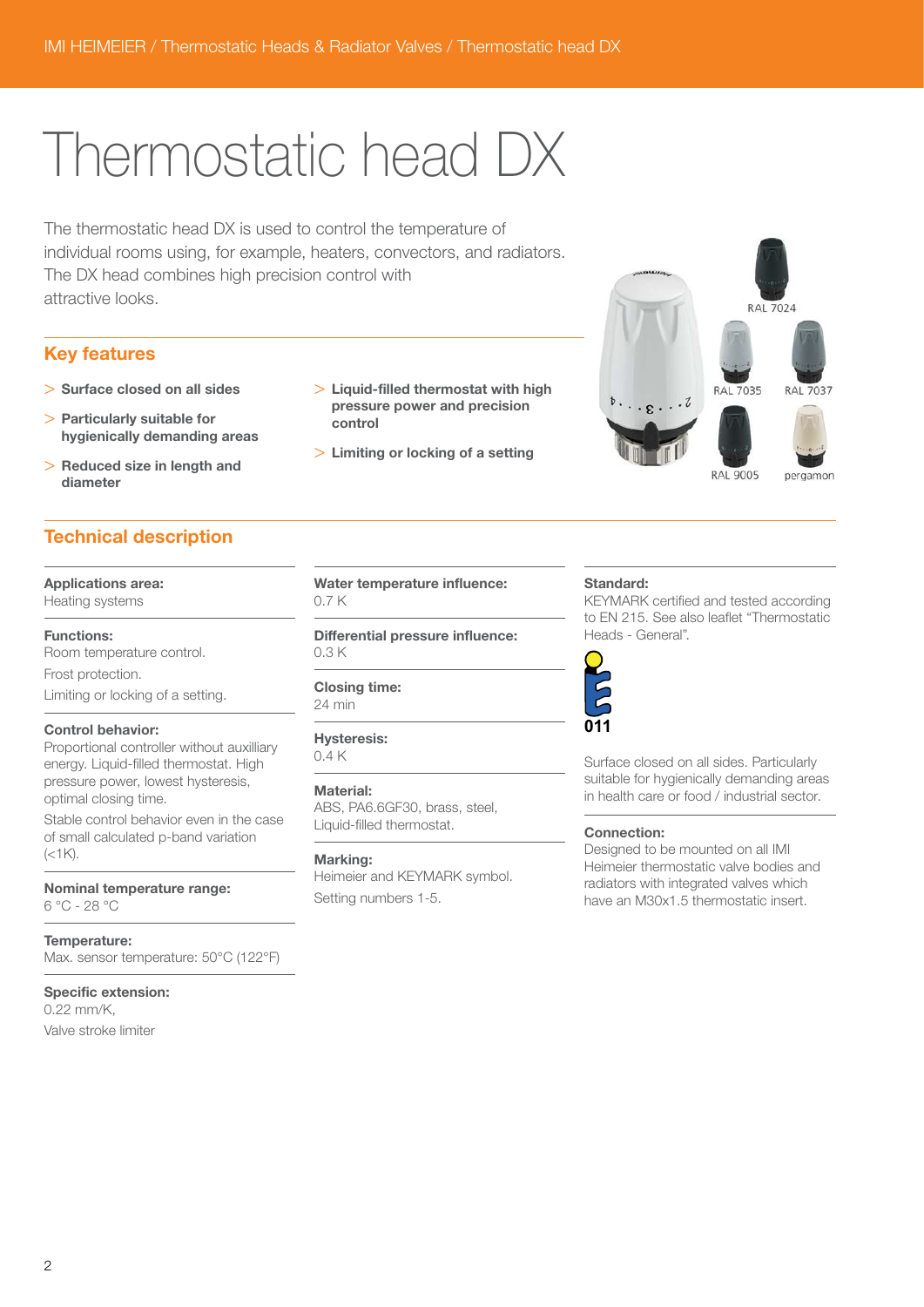#### Function

In terms of controls, thermostatic heads are seen as continuous proportional controllers (P controllers) that require no auxilliary energy. They do not need an electrical connection or other source of energy. Changes in room air temperature are proportional to changes in the valve stroke. If the temperature of the air in the room increases due to

sunshine, for example, the liquid in the temperature sensor expands and affects the corrugated pipe. This chokes the water supply to the radiator via the valve spindle. If the temperature in the room decreases, the opposite process occurs. The change in valve stroke caused by a change in temperature can be quantified as 0.22 mm per K room temperature change.

#### **Operation**

#### Recommended room temperatures

The following temperature settings are recommended for the corresponding rooms based on heating with cost savings in mind:



#### **Articles**



#### Thermostatic head DX

With built-in sensor

| Model                                       | <b>EAN</b>    | <b>Article No</b> |
|---------------------------------------------|---------------|-------------------|
| Cap with graduation RAL 9016, white         | 4024052494026 | 6700-00.500       |
| Cap with graduation RAL 7024, graphite grey | 4024052494224 | 6700-00.503       |
| Cap with graduation RAL 7035, light grey    | 4024052494323 | 6700-00.504       |
| Cap with graduation RAL 7037, dust grey     | 4024052494422 | 6700-00.505       |
| Cap with graduation RAL 9005, jet black     | 4024052575510 | 6700-00.507       |
| Cap with graduation pergamon                | 4024052510221 | 6700-00.506       |

Other RAL colors on request from 300 pieces.

\*) setting at 3